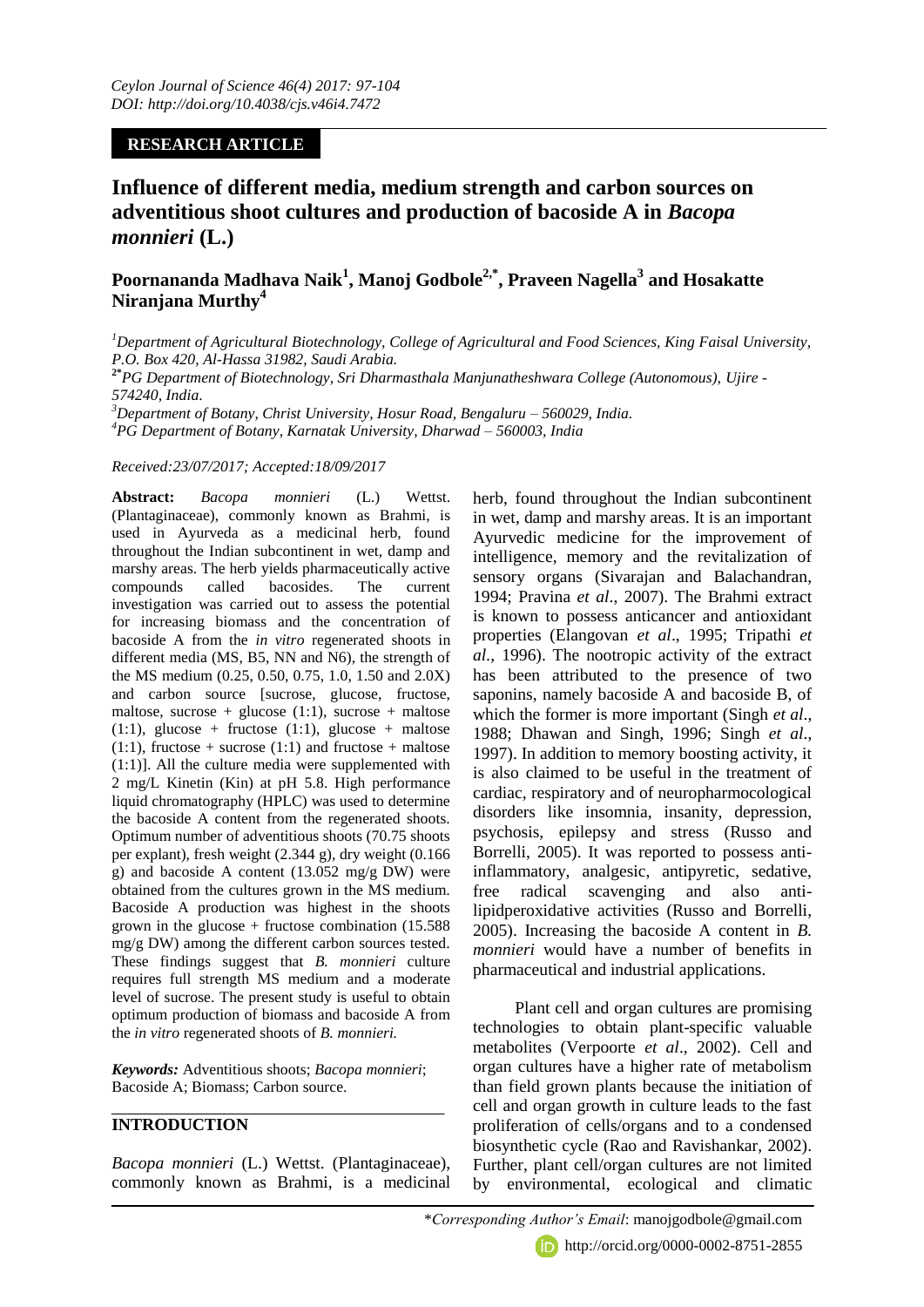conditions, and cells/organs can thus proliferate at higher growth rates than whole plant in cultivation. Several biotechnological advances have been developed in tissue culture that improve secondary metabolite production such as optimization of cultural conditions, selection of high-producing strains of lines, precursor feeding, elicitation, metabolic engineering, transformed root cultures, micropropagation, and bioreactor cultures, among others (Sarin, 2005; Murthy *et al*., 2014). Although carbohydrates are of prime importance for *in vitro* organogenesis, carbon metabolism *in vitro* is still not clearly understood (Kozai, 1991). It is well established that carbohydrate requirements depend upon the stage of culture and may show differences according to the species (Thompson and Thorpe, 1987). *In vitro* shoot regeneration methods have been established in Brahmi (Praveen *et al*., 2009; Naik *et al*., 2010, 2011, 2014). However effects of different media, medium strength and carbon sources on biomass accumulation and production of secondary metabolite in regenerated shoots have not been worked out. The present work reports the effects of different media, medium strength and carbon source on shoot regeneration, biomass accumulation from leaf explants of *B. monnieri* and production of bacoside A in regenerated shoots.

## **MATERIALS AND METHODS**

## **Plant material and establishment of culture**

Actively growing adventitious shoots of *B. monnieri* (L.) had been cultured for 2 months on Murashige and Skoog (MS, 1962) medium supplemented with 0.8% agar, 2% sucrose  $(w/v)$ and 2 mg/L Kin at pH 5.8 in the plant tissue culture laboratory, Department of Botany, Karnatak University, Dharwad, India (Praveen *et al*., 2009). From the *in vitro* adventitious shoots, leaf sections  $(5 \times 5 \text{ mm})$  were cultured (abaxial) surface down) into magenta boxes (Himedia, India) each containing 50 mL of Murashige and Skoog (MS) agar (0.8%) medium supplemented with 2 mg/L Kin. Different media such as MS, Gamborg's (B5) 1968, Nitsch and Nitsch (NN) 1969 and Chu's (N6) 1978, as well as various strengths of MS medium (0.25, 0.50, 0.75, 1.0, 1.50 and 2.0X) were tested depending on the objective of the experiment. In another set of experiments the effect of different carbon sources like sucrose, glucose, fructose, maltose,

sucrose + glucose (1:1), sucrose + maltose (1:1), glucose + fructose (1:1), glucose + maltose (1:1), fructose + sucrose  $(1:1)$  and fructose + maltose (1:1) were studied for the shoot regeneration, biomass accumulation and bacoside A production. All cultures were incubated in the growth chambers at  $25 \pm 1$ °C, with a 16 h photoperiod (40  $\mu$ mol m<sup>-2</sup> s<sup>-1</sup>) provided by 40-W fluorescent lamps (Philips, Kolkata, India). After one month, the explants were subcultured to the same media concentration from where they have come from. After two months of culture, the explants were examined and number of adventitious shoots per explant, fresh weight of shoot clusters along with explant was recorded. Shoot clusters along with original explant were collected and oven dried at 60°C for one day and dry weight was recorded.

## **Extraction and HPLC analysis**

Extraction and HPLC analysis of bacoside A were carried out by following the method of Murthy *et al*. (2006) with some modifications. Thirty milligram of powdered plant material was extracted in 25 mL of 70% methanol by heat refluxing for 45 minutes and filtered through 0.45 µm membrane filters. The bacoside fractions were analysed using Shimadzu HPLC system equipped with Phenomenex C18, 5  $\mu$ m (4.6 x 250 mm) column, LC10AT VP lamps, SCL-10AVP system controller, SIL-10 AD VP auto injector, SPD-M10 AVP photodiode array detector. The mobile phase was a mixture of acetonitrile and water  $(60:40, v/v)$  at a flow rate of 1 mL/min and column temperature was maintained at  $30^{\circ}$ C. The detection wavelength was set at 205 nm. The injection volume was 20 µL. The chromatography system was equilibrated by the mobile phase. The standard bacoside A was purchased from Chromadex (Laguna Hill, CA, USA). The standard bacoside A chromatogram was used to quantify the concentrations of bacoside A in *B. monnieri* extracts.

### **Statistical analysis**

All the experiments were conducted with a minimum of 12 replicates and the experiment was repeated three times. The data were subjected to analysis of variance (ANOVA), and comparisons between the mean values of treatments were made by the least significant difference (Duncan post hoc) test ( $P \leq 0.05$ ). Statistical analyses were performed using the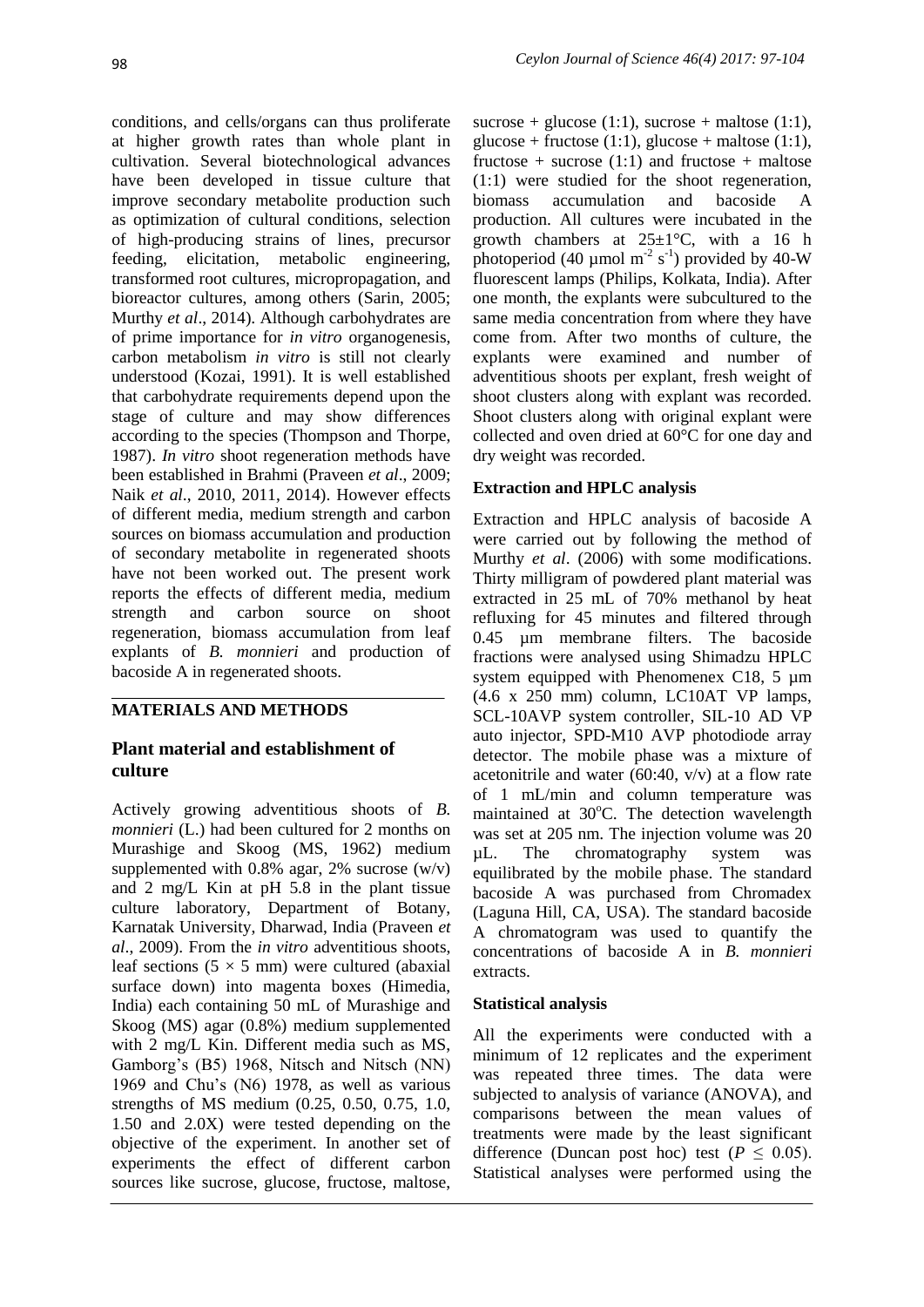SPSS statistical package (SPSS ver. 17, SPSS Inc. Chicago, USA).

#### **RESULTS**

#### **Influence of different media**

In the present study, highest number of shoots (70.75 shoots per explant), fresh weight (2.344 g), dry weight (0.166 g) and bacoside A content (13.052 mg/g DW) were obtained in the MS medium, whereas B5, NN and N6 medium showed lesser quantities of the above parameters (Table 1) (Figure 1). Optimum number of shoots (38.75, 45.25 and 44.50 shoots per explant), fresh weight (1.423, 1.214 and 1.172 g), dry weight (0.096, 0.098 and 0.083 g) and bacoside A content (12.205, 9.346 and 12.162 mg/g DW) were obtained in B5, NN and N6 medium respectively.

#### **Influence of MS medium strength**

We have tested the effect of various MS medium strength on adventitious shoot regeneration, biomass and bacoside A accumulation from leaf explants of *B. monnieri*. Our study showed that highest number of shoots (71.00 shoots per explant), fresh weight (2.390 g), dry weight  $(0.164 \text{ g})$  and bacoside A content  $(13.092 \text{ mg/g})$ DW) were obtained in full-strength MS medium (Table 2) (Figure 2). Interestingly, explants grown in 1.5X strength MS medium though produced lowest number of shoots (8.50 shoots per explant), fresh weight (0.755 g) and dry weight (0.055 g) it also accumulated higher bacoside A content (12.97 mg/g DW). Double strength (2.0X) MS medium also showed higher concentrations of bacoside A (12.582 mg/g DW) without producing much of the shoot  $(17.25)$ shoots per explant). Remaining media strength i.e. 0.25, 0.5 and 0.75X produced 25.75, 58.50 and 52.25 shoots per explant respectively and accumulated bacoside A at the intermediate levels (7.403, 9.781 and 11.448 mg/g DW respectively).

**Table 1:**The effect of different media on adventitious shoot regeneration and biomass accumulation from leaf explants of Bacopa monnierix xData were collected over two months of culture. Values represent the mean ± SE. Mean values following the same letter within columns are not significantly different, according to Duncan's multiple range ( $p \le 0.05$ ) test.

| Media     | Mean no. shoot per explants | Mean fresh weight (g) | Mean dry weight (g) |
|-----------|-----------------------------|-----------------------|---------------------|
| MS        | $70.75 \pm 1.376a$          | $2.344 \pm 0.038a$    | $0.166 \pm 0.001a$  |
| <b>B5</b> | $38.75 \pm 0.629c$          | $1.423 \pm 0.005b$    | $0.096 \pm 0.003b$  |
| <b>NN</b> | $45.25 \pm 0.629b$          | $1.214 \pm 0.015c$    | $0.098 \pm 0.001b$  |
| N6        | $44.50 \pm 1.892b$          | $1.172 \pm 0.002c$    | $0.083 \pm 0.001c$  |



**Figure 1:** Effect of different media on bacoside A accumulation from leaf explants of *B. monnieri* cultured for two months, supplemented with 2 mg/L Kin and 2% sucrose at pH 5.8. Data were collected over two months of culture. Bars represent the standard errors, mean values following the same letter are not significantly different, according to Duncan's multiple range ( $p \leq 0.05$ ) test.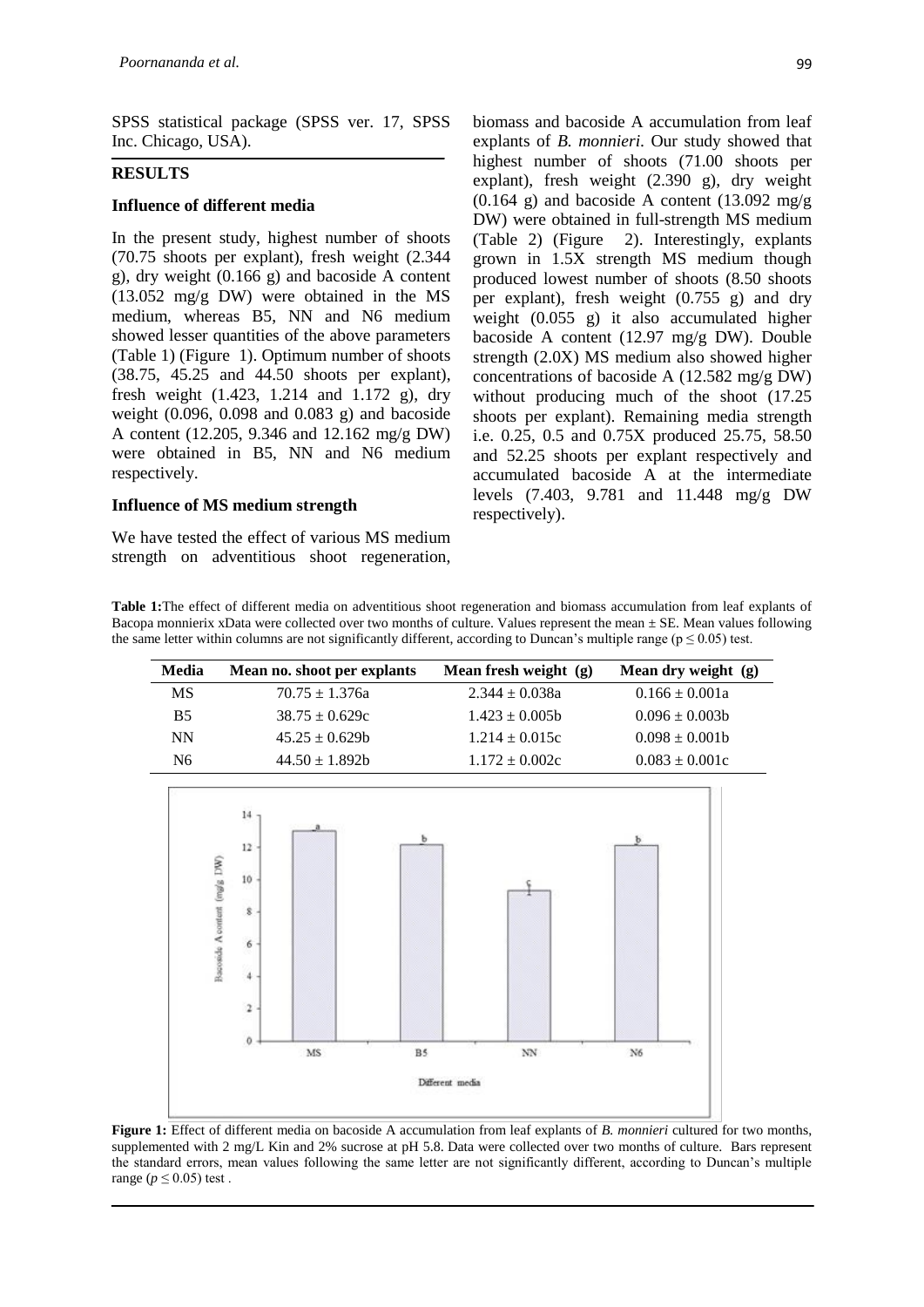**Table 2:** The effect of various medium strength on adventitious shoot regeneration and biomass accumulation from leaf explants of *Bacopa monnieri*<sup>3</sup>

 $x<sup>x</sup>$ Data were collected over two months of culture. Values represent the mean  $\pm$  SE. Mean values following the same letter within columns are not significantly different, according to Duncan's multiple range ( $p \le 0.05$ ) test.

| Media          | Mean no. shoot per  | Mean fresh weight (g) | Mean dry weight (g)  |
|----------------|---------------------|-----------------------|----------------------|
| Strength $(X)$ | explants            |                       |                      |
| 0.25           | $25.75 \pm 0.381d$  | $1.516 \pm 0.021d$    | $0.116 \pm 0.003c$   |
| 0.5            | $58.50 \pm 0.288$ h | $2.226 \pm 0.070b$    | $0.160 \pm 0.001$ ab |
| 0.75           | $52.25 \pm 0.629c$  | $2.088 \pm 0.049c$    | $0.156 \pm 0.001b$   |
| 1.0            | $71.00 \pm 1.527a$  | $2.390 \pm 0.034a$    | $0.164 \pm 0.002a$   |
| 1.5            | $8.50 \pm 0.288$ f  | $0.755 \pm 0.013$ f   | $0.055 \pm 0.003e$   |
| 2.0            | $17.25 \pm 0.946e$  | $1.250 \pm 0.004e$    | $0.105 \pm 0.002d$   |



**Figure 2:** Effect of various medium strength on bacoside A accumulation from leaf explants of *B. monnieri* cultured for two months on MS medium supplemented with 2 mg/L Kin and 2% sucrose at pH 5.8. Data were collected over two months of culture. Bars represent the standard errors, mean values following the same letter are not significantly different, according to Duncan's multiple range ( $p \le 0.05$ ) test.

#### **Influence of different carbon sources**

In the present study, the effect of different carbon sources like sucrose, glucose, fructose, maltose, sucrose + glucose (1:1), sucrose + maltose (1:1),  $glucose + fructose (1:1), glucose + maltose (1:1),$ fructose + sucrose  $(1:1)$  and fructose + maltose (1:1) were studied for the adventitious shoot regeneration, biomass accumulation and bacoside A production. Sucrose induced an optimum number of adventitious shoots (70.75) from the explants followed by sucrose + maltose, fructose  $+$  maltose and glucose  $+$  fructose (64.00, 63.50) and 61.75 shoots per explant respectively) remaining carbohydrates treated leaf explants produced a lesser number of shoots (Table 3). Sucrose also induced maximum biomass (fresh weight and dry weight). Bacoside A production was highest in the glucose + fructose combination (15.588 mg/g DW; Figure 3) followed by sucrose + maltose  $(14.468 \text{ mg/g})$ DW) and fructose alone supplemented medium  $(14.186 \text{ mg/g DW})$ . In glucose + maltose combination, both adventitious shoot production and bacoside A accumulation was the lowest among all the tested combinations (19.00 shoots per explant; 10.940 mg/g DW).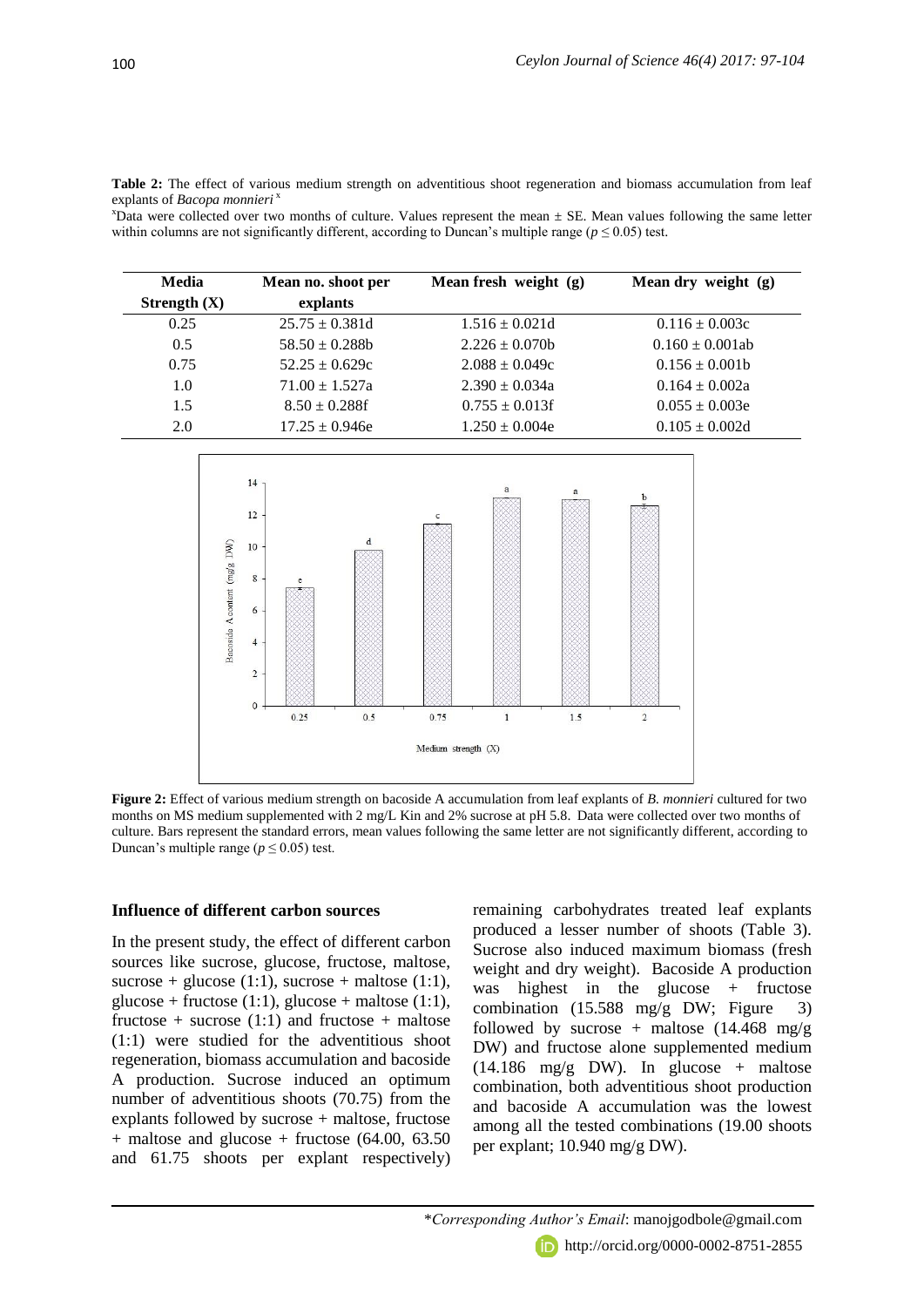**Table 3:** The effect of different carbon sources on adventitious shoot regeneration and biomass accumulation from leaf explants of *Bacopa monnieri* <sup>x</sup>

 $x$ Data were collected over two months of culture. Values represent the mean  $\pm$  SE. Mean values following the same letter within columns are not significantly different, according to Duncan's multiple range ( $p \le 0.05$ ) test.

| Carbon sources $(2\%)$ | Mean no. shoot per explants | Mean fresh weight (g) | Mean dry weight (g) |
|------------------------|-----------------------------|-----------------------|---------------------|
| <b>Sucrose</b>         | $70.75 \pm 1.376a$          | $2.272 \pm 0.008a$    | $0.165 \pm 0.002a$  |
| Glucose                | $39.25 \pm 1.842e$          | $1.178 \pm 0.010e$    | $0.091 \pm 0.001d$  |
| Fructose               | $52.75 \pm 1.181d$          | $1.170 \pm 0.003e$    | $0.114 \pm 0.001c$  |
| Maltose                | $28.25 \pm 1.181$ f         | $0.510 \pm 0.008$ g   | $0.085 \pm 0.003d$  |
| $Sucrose + Glucose$    | $36.75 \pm 1.520e$          | $1.342 \pm 0.013d$    | $0.093 \pm 0.002d$  |
| $Sucrose + Maltose$    | $64.00 \pm 1.527$           | $1.860 \pm 0.010c$    | $0.113 \pm 0.003c$  |
| $Glucose + Fructose$   | $61.75 \pm 1.145$ bc        | $2.048 \pm 0.028$     | $0.125 \pm 0.003b$  |
| $Glucose + Maltose$    | $19.00 \pm 0.577$ g         | $0.894 \pm 0.012$ f   | $0.066 \pm 0.003e$  |
| Fructose+ Sucrose      | $58.25 \pm 1.842c$          | $1.185 \pm 0.009e$    | $0.091 \pm 0.002d$  |
| Fructose+ Maltose      | $63.50 \pm 1.322$           | $2.031 \pm 0.024$     | $0.131 \pm 0.003b$  |



**Figure 3:** Effect of different carbon sources on bacoside A accumulation from leaf explants of *B. monnieri* cultured for two months on MS medium supplemented with 2 mg/L Kin at pH 5.8. Data were collected over two months of culture. Bars represent the standard errors, mean values following the same letter are not significantly different, according to Duncan's multiple range ( $p \le 0.05$ ) test.

### **DISCUSSION**

The degree of growth, differentiation and metabolite accumulation varies considerably with the medium constitution (Bhaskaran and Jayabalan, 2005). Our results are corroborated with the observations made by Bhaskaran and Jayabalan, (2005) in *Eclipta alba* where the MS medium was superior over B5 and SH media for a number of adventitious shoot production. MS medium was shown to be more effective than other media by various investigators (Tefera and

Wannakrairoj, 2004; Gao *et al*., 1999; Komalavalli and Rao, 2000; Ndoye *et al*., 2003). As nitrogen is to be a constituent of plant cell components, its deficiency inhibits plant growth. Total nitrogen content and nitrate:ammonium is very critical in nitrogen nutrition (Ramage and Williams, 2002). The nitrate:ammonium ratio strongly influences the pH of the medium, which in turn determines the absorption of other nutrients (Tefera and Wannakrairoj, 2004). Since the MS medium possesses relatively higher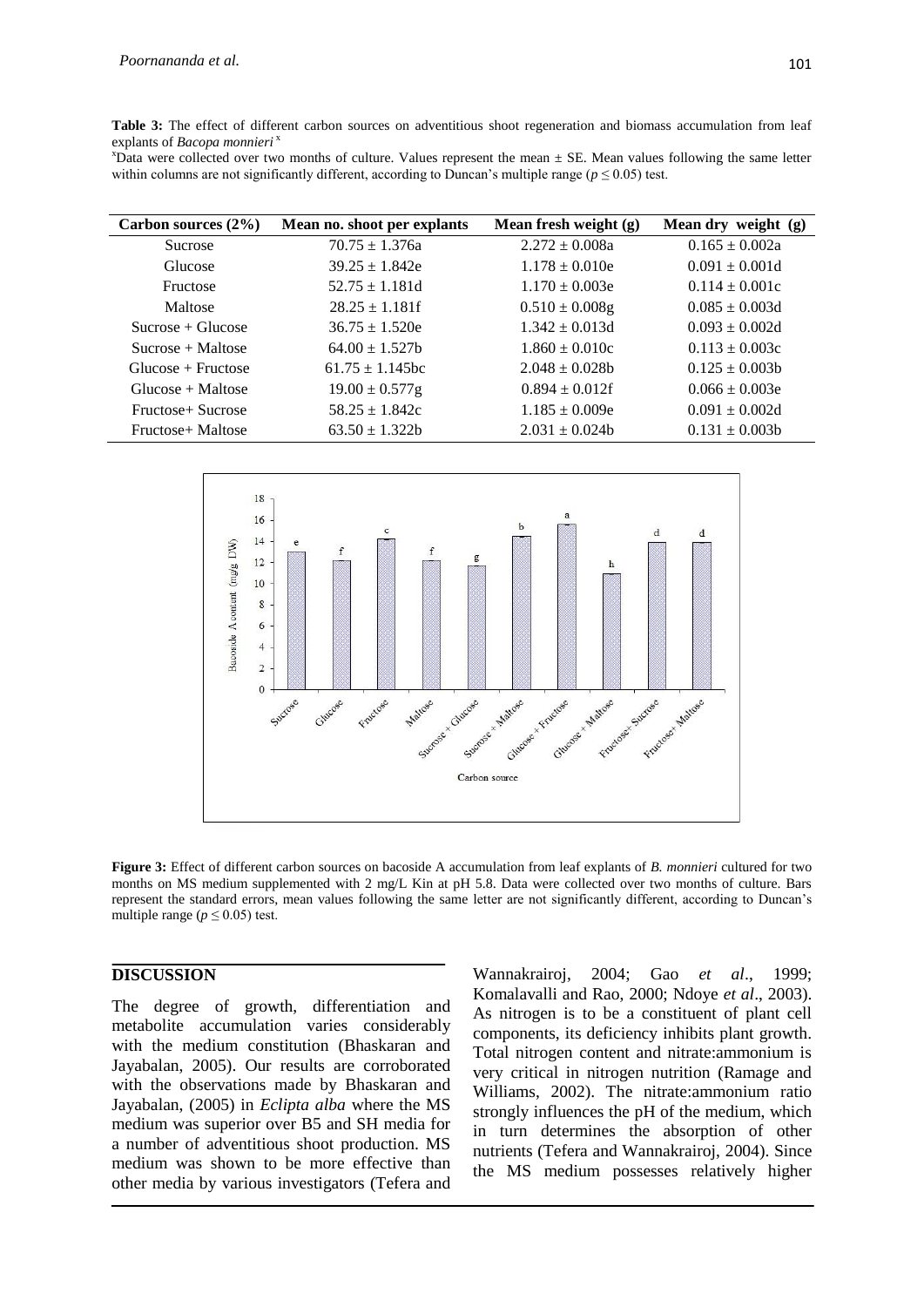nitrate:nitrogen, it could have exerted the profound effect on shoot growth of this plant species.

The optimum nutrient concentration is a critical determinant in controlling the growth of the cells/organs and the accumulation of secondary metabolites (Murthy et al., 2008). In contrast to our results, Wu *et al*., (2006) reported that half-strength MS medium was effective to enhance biomass accumulation and phenolic synthesis in adventitious roots culture of *Echinacea angustifolia* among varied strength MS (0.25–2.0X) media tested.

Different types of sugars (sucrose, fructose, maltose, sorbitol or glucose) used in the medium may affect biomass and secondary metabolite accumulation, and it is essential to work out suitable sugar combinations in the culture medium to obtain higher levels of secondary metabolites (Rao and Ravishankar, 2002). Contrary to our results, in *Stevia rebaudiana,* fructose performed well followed by sucrose, maltose and glucose in keeping shoot number constant (Preethi *et al*., 2011). Similar to our findings in *Gymnema sylvestrae,* sucrose was proved to be the best among various carbohydrate sources tested for inducing maximum number of shoots and gymnemic acid production (Praveen *et al.,* 2011). Sucrose proved to be better for shoot proliferation than other carbon sources in micropropagation of several plant species such as *Pogostemon cablin*  (Kumara et al., 2010) and *Centella asiatica*  (Anwar *et al*., 2005).

Uptake and utilization of different sugars might vary with different plant cells as reported by Srinivasan *et al*. (1995) and might be due to enzyme systems present in them for preferential utilization. In *B. monnieri* shoot cultures 2% sucrose favoured biomass accumulation, whereas sucrose-free medium accumulated maximum amount of bacoside A content (Naik *et al*., 2010).

### **CONCLUSIONS**

The present study of adventitious shoot cultures of *B. Monnieri* has demonstrated the influence of different media, media strength and type of carbohydrate used in biomass and secondary metabolite accumulation. The highest number of adventitious shoots, fresh weight, dry weight and the production of bacoside A content were recorded in the MS medium among the different

media and media strengths tested. Of the various carbon sources used, the glucose + fructose combination influenced maximally for the bacoside A production at optimum levels. These findings suggest that *B. monnieri* culture requires full strength MS medium and a moderate level of sucrose. Our results are promising and can be extrapolated for the large scale production of bacoside A via tissue culture.

### **ACKNOWLEDGMENTS**

This work was partially financed by Council of Scientific and Industrial Research [No. 38(1098)/04/EMR-II] and University Grants Commission under the Special Assistance Programme, New Delhi, India.

#### **REFERENCES**

- Anwar, H.Md., Taslim, H.Md., Raihanali, Md., Rahman, S.M.M. (2005). Effect of different carbon sources on *in vitro* regeneration of Indian Penny worth (*Centella asiatica* L.). Pak. *Journal of Biological Science* **8**(7), 963-965.
- Baskaran, P. and Jayabalan, N. (2005). Role of basal media, carbon sources and growth regulators in micropropagation of *eclipta alba* – a valuable medicinal herb. *KMITL Science Journal* **5**(2), 469-482.
- Chu, C.C. (1978). The N6 medium and its applications to anther culture of cereal crops. In: Proceedings of the Symposium Plant Tissue Culture, Science Press, Beijing, pp. 43-50.
- Dhawan, B.N. and Singh, H.K. (1996). Pharmacological studies on *Bacopa monnieri*, an ayurvedic nootropic agent. *European Neuropsychopharmacology* **6**: 144.
- Elangovan, V., Govindasamy, S., Ramamoorthy, N. and Balasubramanian. K. (1995). *In vitro* studies on the anticancer activity of *Bacopa monnieri*. *Fitoterapia* **66:** 211-215.
- Gamborg, O.L., Miller, R.A. and Ojima, K. (1968). Nutrient requirements of suspension cultures of soybean root cells. *Experimental Cell Research* **50**: 151-158.
- Gao, S.L., Zhu, D.N., Cai, Z.H., Jiang, Y. and Xu, D.R., (1999). Organ culture of a precious Chinese medicinal plant-*Fritillaria unibracteata*. *Plant Cell, Tissue and Organ Culture* **59**, 97-201.
- Komalavalli, N. and Rao, M.V. (2000). *In vitro*  Micropropagation of *Gymnema sylvestre* – A multipurpose medicinal plant. *Plant Cell, Tissue and Organ Culture* **61**: 97-105.
- Kozai, T. (1991). Micropropagation under photoautotrophic conditions. In: Debergh, P.C., Zimmerman, R.H., Ed. Micropropagation: Technology and application. Kluwer Academic Publishers, Dordrecht, pp. 447- 469.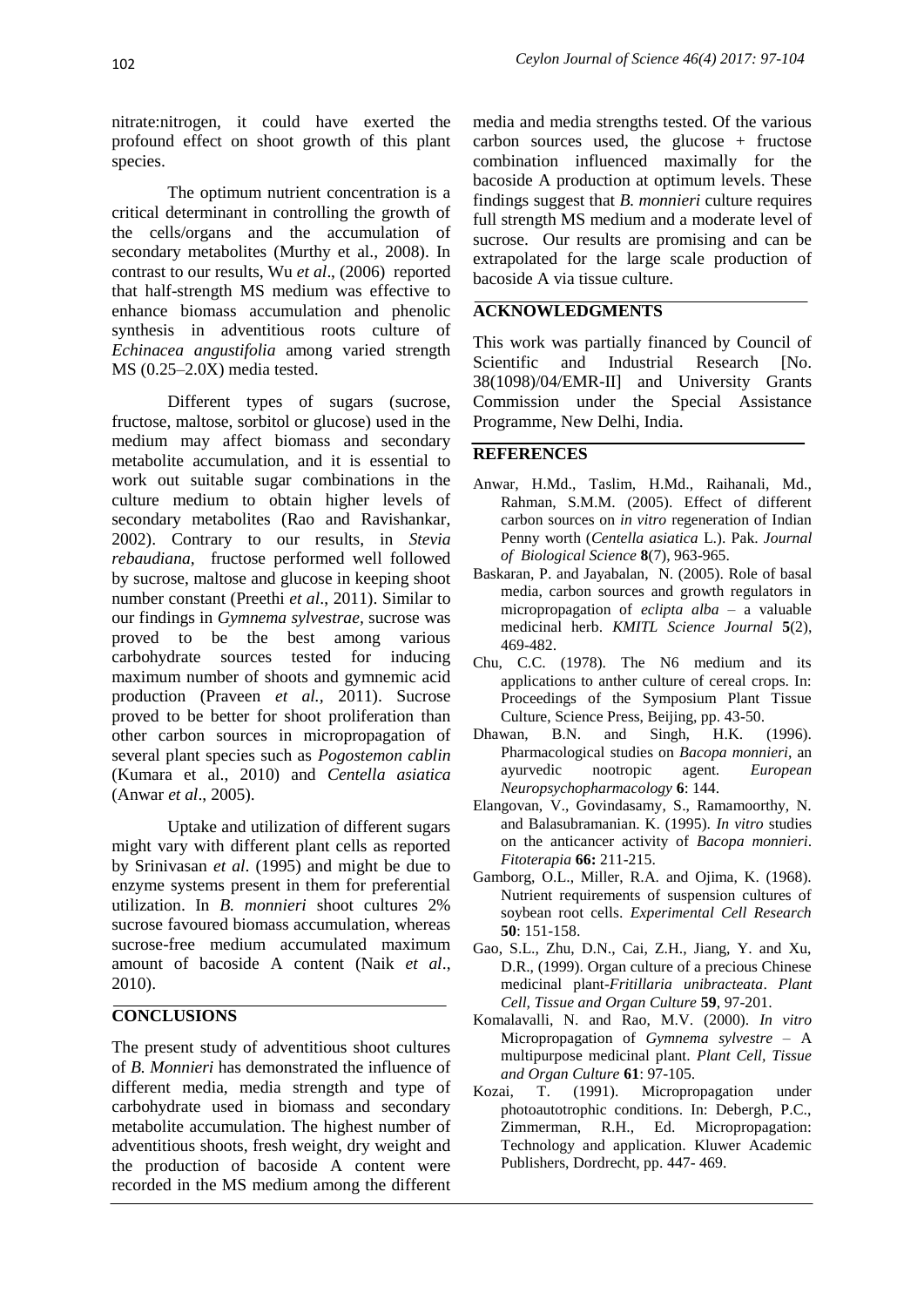- Kumara, S.M., Balasubramanya, S. and Anuradha, M. (2010). *In vitro* multiplication of patchouli through direct organogenesis. *African Journal of Biotechnology* **9**(14): 2069-2075.
- Murashige, T., Skoog, F. (1962). A revised medium for rapid growth and bioassays with tobacco tissue cultures. *Physiologia Plantarum* **15**: 473- 497.
- Murthy, H.N., Lee, E.J. and Paek, K.Y. (2014). Production of secondary metabolites from cell and organ cultures: strategies and approaches for biomass improvement and metabolite accumulation. *Plant Cell, Tissue and Organ Culture* **118**: 1-16.
- Murthy, H.N., Hahn, E.J. and Paek, K.Y. (2008). Adventitious roots and secondary metabolism. *Chinese Journal of Biotechnology* **24**: 711-716.
- Murthy, P.B.S., Raju, V.R., Ramakrishna, T., Chakravarthy, M.S., Kumar, K.V., Kannababu, S. and Subbaraju, G.V. (2006). Estimation of twelve bacopa saponins in *Bacopa monnieri* extracts and formulations by high-performance liquid chromatography. *Chemical and Pharmaceutical Bulletin* **54:** 907-911.
- Naik P.M., Patil B.R., Kotagi K.S., Kazi A.M., Lokesh H. and Kamplikoppa S.G. (2014). Rapid one step protocol for *in vitro* regeneration of *Bacopa monnieri* (L*.). Journal of Cell Tissue and Research* **14**(2): 4293-4296.
- Naik, P.M., Manohar, S.H. and Murthy, H.N. **(**2011). Effects of macro elements and nitrogen source on biomass accumulation and bacoside A production from adventitious shoot cultures of *Bacopa monnieri* (L.). *Acta Physiologiae Plantarum* **33**: 1553-1557.
- Naik, P.M., Manohar, S.H., Praveen, N. and Murthy. H.N. (2010). Effects of sucrose and pH levels on *in vitro* shoot regeneration from leaf explants of *Bacopa monnieri* and accumulation of bacoside A in regenerated shoots. *Plant Cell, Tissue and Organ Culture* **100**: 235-239.
- Ndoye, M., Diallo, I. and Gassama D.Y.K. (2003). *In vitro* Multiplication of the semi-arid forest tree, *Balanites aegyptiaca* (L) Del. *African Journal of. Biotechnology* **2**(11): 421-424.
- Nitsch, J.P. and Nitsch, C. (1969). Haploid plants from pollen grains. *Science* **163**: 85-87.
- Praveen, N, Chung, I.M. and Murthy, H.N. (2011). In vitro production of gymnemic acid from cell suspension cultures of *Gymnema sylvestre* R. Br. *Engineering in Life Sciences* **11**(5), 347-350.
- Praveen, N., Naik, P.M., Manohar, S.H., Nayeem, A. and Murthy, H.N. (2009). *In vitro* regeneration of brahmi shoots using semisolid and liquid cultures and quantitative analysis of bacoside A, *Acta Physiologiae Plantarum* **31:** 723-728.
- Pravina, K., Ravindra, K.R., Goudar, K.S., Vinod, D.R., Joshua, A.J., Wasim, P., Venkateswarlu, K., Saxena, V.S. and Amit, A. (2007). Safety

evaluation of BacoMind<sup>TM</sup> in healthy volunteers: A phase I study. *Phytomedicine* **14:** 301-308.

- Preethi, D., Sridhar, T.M. and Naidu C.V. (2011). Carbohydrate concentration influences on *in vitro*  plant regeneration in *Stevia rebaudiana*. *Journal of Phytology* **3**(5): 61-64.
- Rao, R.S., Ravishankar, G.A., 2002. Plant cell cultures:chemical factories of secondary metabolites. *Biotechnology Advances* **20:** 101– 153.
- Ramage, C.M. and Williams, R.R. (2002). Mineral nutrition and plant morphogenesis*. In Vitro Cellular and Developmental Biology***-** *Plant* **38**: 116-124.
- Russo, A., Borrelli. F., 2005. *Bacopa monniera*, a reputed nootropic plant: an overview. *Phytomedicine* **12:** 305-317.
- Sarin, R. (2005). Useful metabolites from plant tissue cultures. *Biotechnology* **4:** 79–93.
- Singh, H.K. and Dhawan, B.N. (1997). Neurophychopharmacological effects of the Ayurvedic nootropic *Bacopa monniera* Linn. (Brahmi). *Indian Journal of Pharmcology* **29**: 359-365.
- Singh, H.K., Rastogi, R.P., Srimal, R.C. and Dhawan, B.N. (1988). Effect of bacoside A and B on the avoidance responses in rats. *Phytotherapy Research* **2**: 70-74.
- Sivarajan, V.V. and Balachandran, I. (1994). Ayurvedic Drugs and their Plant sources. Oxford and IBH Publishing Co., New Delhi, pp. 97-99.
- Srinivasan, V., Pestchanker, L., Moser, S., Hirasuna, T.J., Taticek, R.A. and Shuler, M.L. (1995). Taxol production in bioreactors: Kinetics of biomass accumulation, nutrient uptake and taxol production by cell suspension of *Taxus baccata.* Biotechnology and Bioengineering **47:** 666-676.
- Tefera, W. and Wannakrairoj, S. (2004). Micropropagation of Krawan (*Amomum krervanh*  Pierre ex Gagnep). Science Asia **30:** 9-15.
- Thompson, M. and Thorpe, T. (1987). Metabolic and Non-metabolic Roles of Carbohydrates. In: Bonga, J.M and Durzan, D.J., Ed. Cell and Tissue Culture in Forestry. Martinus Nijhoff Publishers, Dordrecht, pp. 89-112.
- Tripathi, Y.B., Chaurasia, S., Tripathi, E., Upadhyaya, A. and Dubey, G.P. (1996). *Bacopa monniera*  Linn. as an antitoxidant: mechanism of action. *Indian Journal of Experimental Biology* **34**, 523- 526.
- Verpoorte, R., Contin, A. and Memelink, J. (2002). Biotechnology for the production of plant secondary metabolites. *Phytochemistry Reviews* **1**, 13-25
- Wu, C.H., Dewir, Y.H., Hahn, E.J. and Paek, K.Y. (2006). Optimization of culturing conditions for the production of biomass and phenolics from adventitious roots of *Echinacea angustifolia*. *Journal of Plant Biology* **49:** 193-194.